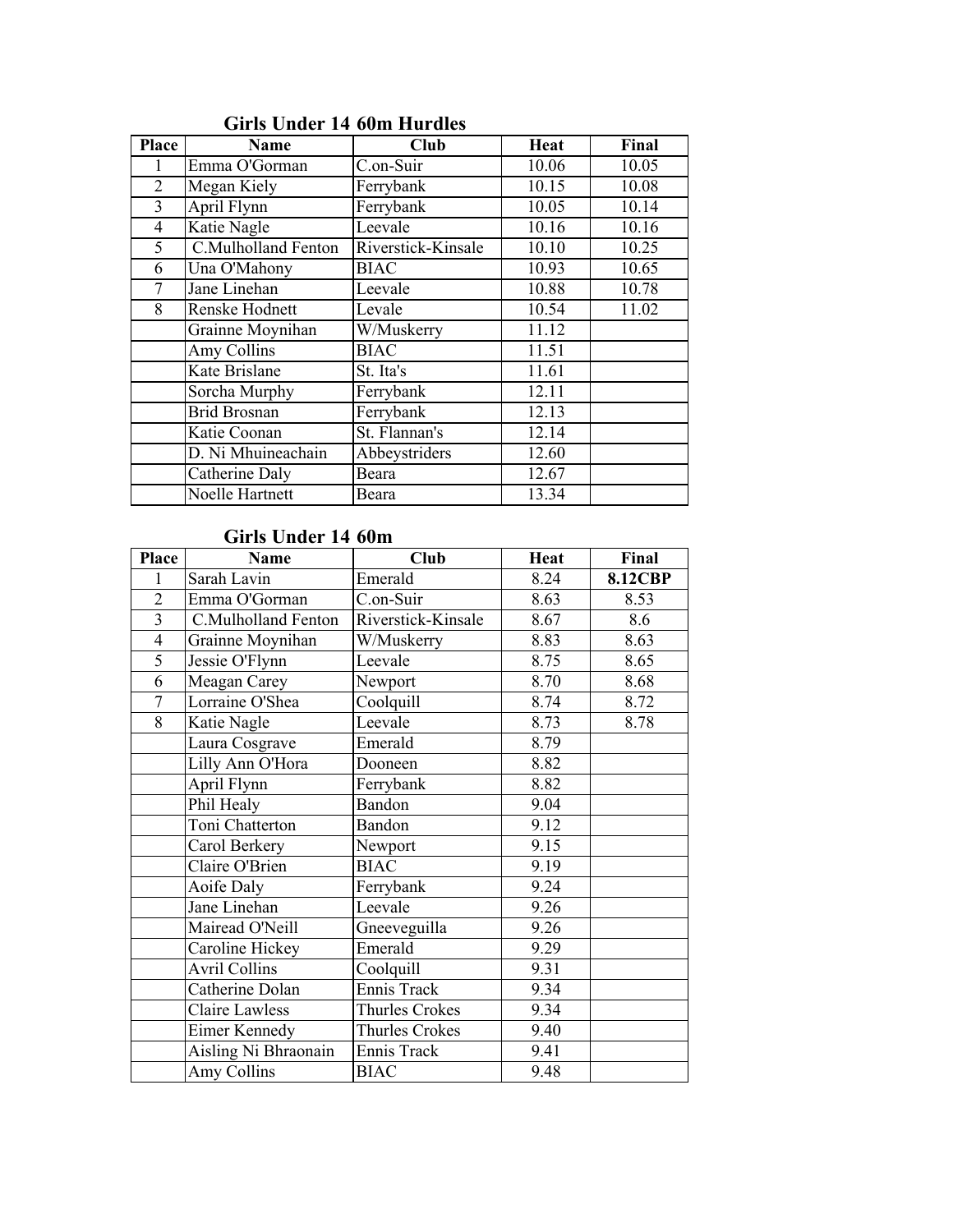| Caroline Murnane         | Leevale          | 9.58  |
|--------------------------|------------------|-------|
| Louise Dineen            | Gneeveguilla     | 9.59  |
| Kate Brislane            | St. Ita's        | 9.64  |
| Shauna Mullane           | Kilnaboy         | 9.76  |
| Emma Lovell              | Bandon           | 9.76  |
| Katie Coonan             | St. Flannan's    | 9.80  |
| <b>Brid Brosnan</b>      | Ferrybank        | 9.92  |
| Cherese Foley            | An Ghaeltacht    | 9.94  |
| <b>Bernadette Coffey</b> | Nenagh Olympic   | 9.95  |
| Colette O'Leary          | Kilnaboy         | 9.97  |
| Aoife Quane              | Leevale          | 10.01 |
| <b>Grace Kennedy</b>     | Ferrybank        | 10.04 |
| Sinead Hogan             | An Ghaeltacht    | 10.05 |
| Simone Strapp            | Moycarkey C-Croo | 10.28 |
| Catherine Daly           | Beara            | 10.34 |
| Noelle Hartnett          | Beara            | 10.60 |
| Andrea Loughnane         | Thurles Crokes   |       |

## Girls Under 14 800m

| <b>Place</b>   | <b>Name</b>           | <b>Club</b>        | <b>Heat</b> | Final   |
|----------------|-----------------------|--------------------|-------------|---------|
| 1              | Stephanie Power       | Clonmel            | 2.36.33     | 2.29.87 |
| $\overline{2}$ | <b>Aisling Darcy</b>  | Ennis Track        | 2.36.27     | 2.33.31 |
| $\overline{3}$ | Megan Kiely           | Ferrybank          | 2.39.30     | 2.37.38 |
| $\overline{4}$ | Una Marley            | St.Brendan's Ky.   | 2.50.07     | 2.40.20 |
| $\overline{5}$ | Eimer Kennedy         | Thurles Crokes     | 2.42.04     | 2.42.57 |
| 6              | Niamh O'Connor        | Dooneen            | 2.41.67     | 2.43.53 |
| $\overline{7}$ | <b>Claire Lawless</b> | Thurles Crokes     | 2.40.50     | 2.44.11 |
| $\overline{8}$ | Amy Collins           | <b>BIAC</b>        | 2.51.79     | 2.47.10 |
| 9              | Sarah Healy           | Moyne              | 2.41.65     | 2.52.71 |
|                | Roisin O'Looney       | Kilmihil           | 2.42.14     |         |
|                | Meabh Hogan           | <b>Ennis Track</b> | 2.42.36     |         |
|                | Claire O'Brien        | <b>BIAC</b>        | 2.42.40     |         |
|                | Jessica Sheehan       | Riverstick-Kinsale | 2.42.90     |         |
|                | Andrea Loughnane      | Thurles Crokes     | 2.54.00     |         |
|                | Claire Hogan          | St. Flannan's      | 2.57.37     |         |
|                | Mairead O'Neill       | Gneeveguilla       | 2.57.55     |         |
|                | Fiona Bourke          | Emerald            | 2.59.05     |         |
|                | <b>Ailish Brew</b>    | St. John's Cl      | 3.00.31     |         |
|                | Lilly Ann O'Hora      | Dooneen            | 3.00.45     |         |
|                | <b>Avril Collins</b>  | Coolquill          | 3.01.86     |         |
|                | Chloe Curtin          | Kilnaboy           | 3.03.17     |         |
|                | Dawn Ryan             | Shannon            | 3.04.84     |         |
|                | Anna Hayes            | St. John's Cl      | 3.05.04     |         |
|                | Laura Kelly           | Emerald            | 3.05.76     |         |
|                | Cherese Foley         | An Ghaeltacht      | 3.10.37     |         |
|                | Sinead Hogan          | An Ghaeltacht      | 3.10.42     |         |

\*Placings outside the first 4 athletes for heat 1 are unavailable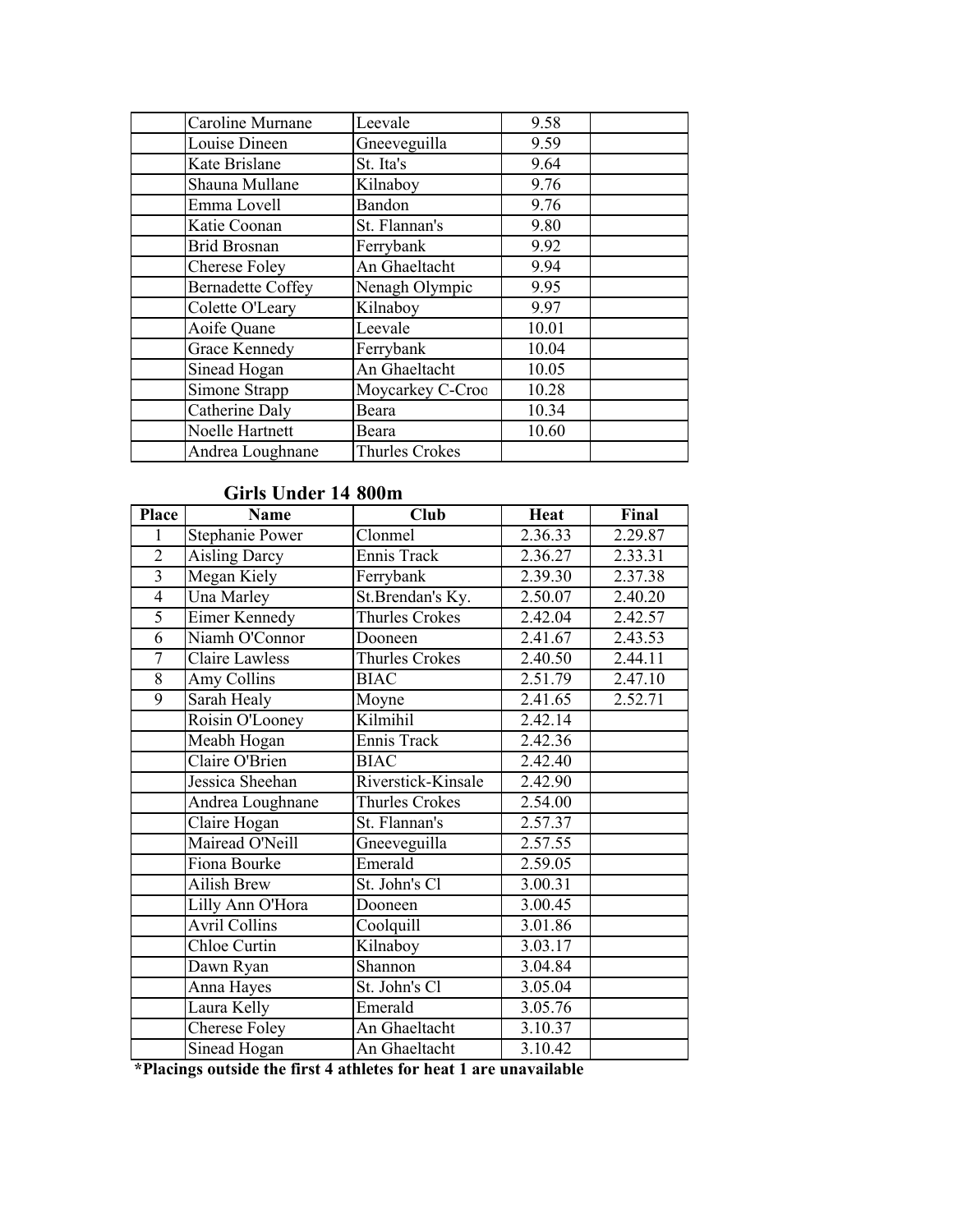| Place | Name                     | Club           | Heat | Final   |
|-------|--------------------------|----------------|------|---------|
|       | Claudia Loughnane        | Marian         |      | 5.46.21 |
| 2     | Fiona Holmes             | Bilboa         |      | 5.46.29 |
| 3     | Marie Costello           | Borrisokane    |      | 6.21.36 |
| 4     | Leanne Murphy            | Clonmel        |      | 6.33.96 |
| 5     | Leah Hyland              | Clonmel        |      | 6.34.95 |
| 6     | Ciara Ryan               | Kilnaboy       |      | 6.51.35 |
|       | <b>Bernadette Coffey</b> | Nenagh Olympic |      | 6.52.07 |
| 8     | Niamh Lyons              | Kilnaboy       |      | 7.06.86 |
| 9     | Sile Coffey              | An Ghaeltacht  |      | 7.06.90 |
| 10    | Emer Griffin             | <b>BIAC</b>    |      | 7.33.26 |

## Girls Under 14 1km Walk

#### Girls Under 14 4 x 200m

| Place | Name | Club           | Heat   | Final  |
|-------|------|----------------|--------|--------|
|       |      | Emerald        | 1.55.7 | 1.55.1 |
|       |      | Dooneen        | 1.57.8 | 1.57.1 |
|       |      | Ferrybank      | 2.02.8 | 2.01.8 |
|       |      | <b>BIAC</b>    | 2.05.0 | 2.02.4 |
|       |      | Leevale        | 2.03.1 |        |
|       |      | Nenagh Olympic | 2.08.8 |        |

# Girls Under 15 60m Hurdles

| <b>Place</b>   | Name                     | Club                   | Heat  | Final |
|----------------|--------------------------|------------------------|-------|-------|
|                | Ciara Walsh              | <b>Tralee Harriers</b> | 10.47 | 10.15 |
| $\overline{2}$ | Tara Fogarty             | C.on-Suir              | 10.28 | 10.15 |
| 3              | Chloe Fahy               | Nenagh Olympic         | 10.13 | 10.46 |
| 4              | Aoife Broderick          | Limerick               | 10.55 | 10.48 |
| 5              | April Philpott           | Leevale                | 11.09 | 10.87 |
| 6              | <b>Brid Quinn</b>        | Nenagh Olympic         | 10.89 | 10.94 |
| 7              | Orla O'Neill             | Emerald                | 10.86 | 11.2  |
| 8              | Laura Sheehan            | Beara                  | 11.03 | 11.29 |
|                | Catriona Casey           | Emerald                | 11.14 |       |
|                | Sile McGrath             | Ferrybank              | 11.47 |       |
|                | Ailish Sheehan           | Dooneen                | 11.60 |       |
|                | <b>Christine Neville</b> | <b>BIAC</b>            | 11.68 |       |
|                | Jessica Neville          | <b>BIAC</b>            | 11.97 |       |
|                | Dorothy Cullagh          | Nenagh Olympic         | 13.07 |       |
|                | Jennifer Murphy          | Leevale                |       |       |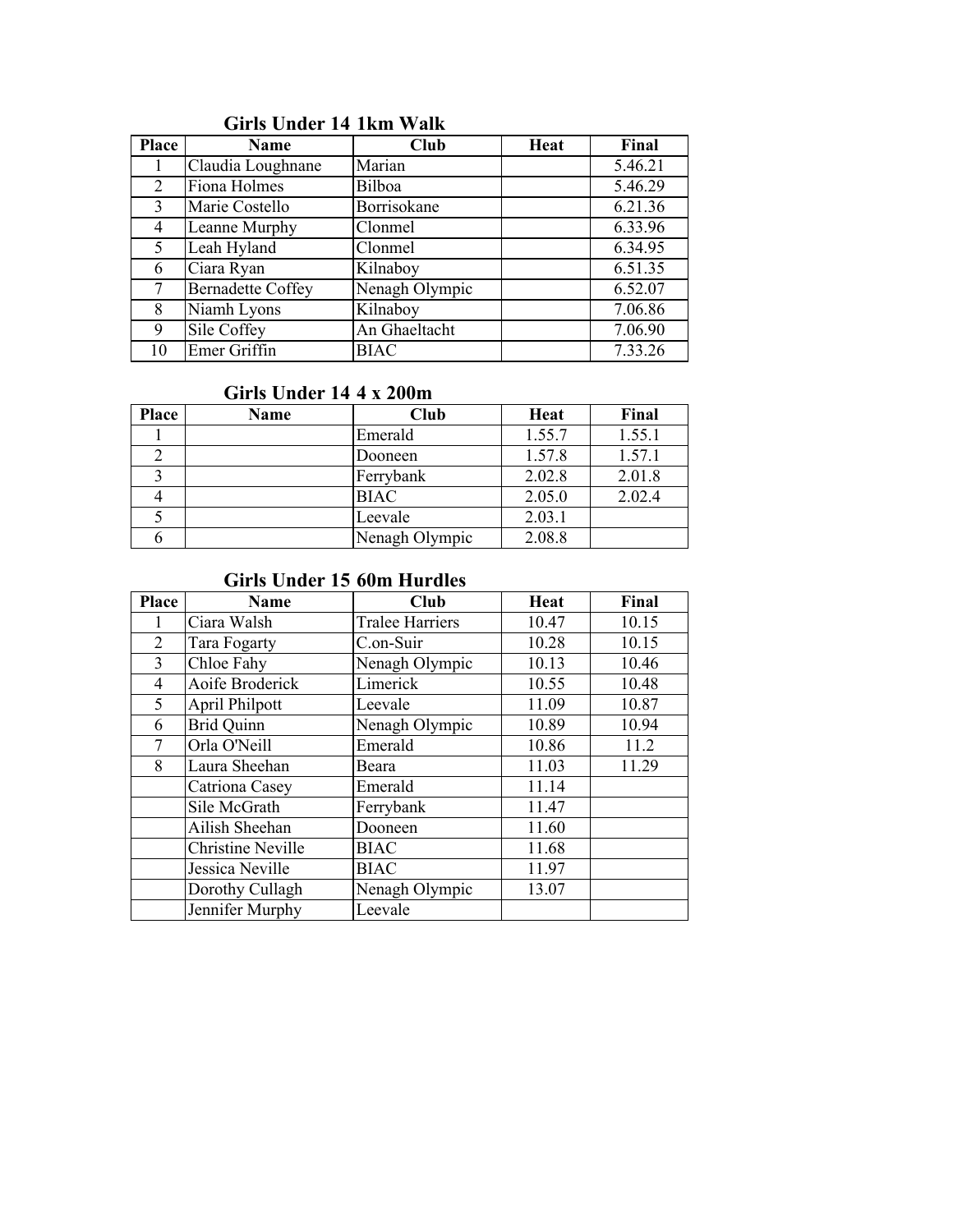| <b>Place</b>   | Name                     | <b>Club</b>      | <b>Heat</b> | Final |
|----------------|--------------------------|------------------|-------------|-------|
| $\mathbf{1}$   | Jane Dickenson           | Dooneen          | 8.28        | 8.12  |
| $\overline{2}$ | Chloe Fahy               | Nenagh Olympic   | 8.40        | 8.25  |
| $\overline{3}$ | Rebecca Corbett          | Leevale          | 8.46        | 8.34  |
| $\overline{4}$ | Emma Dooley              | Emerald          | 8.46        | 8.37  |
| 5              | Jennifer Murphy          | Leevale          | 8.51        | 8.54  |
| $\overline{6}$ | Aoife Broderick          | Limerick         | 8.57        | 8.61  |
| $\overline{7}$ | April Philpott           | Leevale          | 8.71        | 8.65  |
| $\overline{8}$ | Crona Hannon             | Dooneen          | 8.65        | 8.72  |
|                | Michelle Nicholas        | Dooneen          | 8.69        |       |
|                | Mairead Crowley          | Leevale          | 8.72        |       |
|                | <b>Christine Neville</b> | <b>BIAC</b>      | 8.84        |       |
|                | Jessica Neville          | <b>BIAC</b>      | 8.91        |       |
|                | <b>Bridget Flynn</b>     | W/Muskerry       | 8.97        |       |
|                | Orla O'Neill             | Emerald          | 9.02        |       |
|                | Laura Sheehan            | Beara            | 9.03        |       |
|                | Shauna Browne            | Dooneen          | 9.05        |       |
|                | Catriona Casey           | Emerald          | 9.08        |       |
|                | Liz Prout                | Bandon           | 9.10        |       |
|                | Orla Deevy               | Ferrybank        | 9.11        |       |
|                | Clodagh O'Neill          | Leevale          | 9.12        |       |
|                | <b>Suzanne Kelly</b>     | Kilnaboy         | 9.16        |       |
|                | Karen Savage             | Levale           | 9.27        |       |
|                | Fiona Walsh              | Leevale          | 9.30        |       |
|                | Paula Phelan             | Ferrybank        | 9.33        |       |
|                | Melline Van Der Valk     | Waterford        | 9.33        |       |
|                | Sile McGrath             | Ferrybank        | 9.40        |       |
|                | Dorothy Cullagh          | Nenagh Olympic   | 9.50        |       |
|                | Fiona Hallahan           | Leevale          | 9.88        |       |
|                | Aoife McDonald           | Carbery Harriers | 9.93        |       |
|                | Karen Purcell            | Waterford        | 10.30       |       |

## Girls Under 15 60m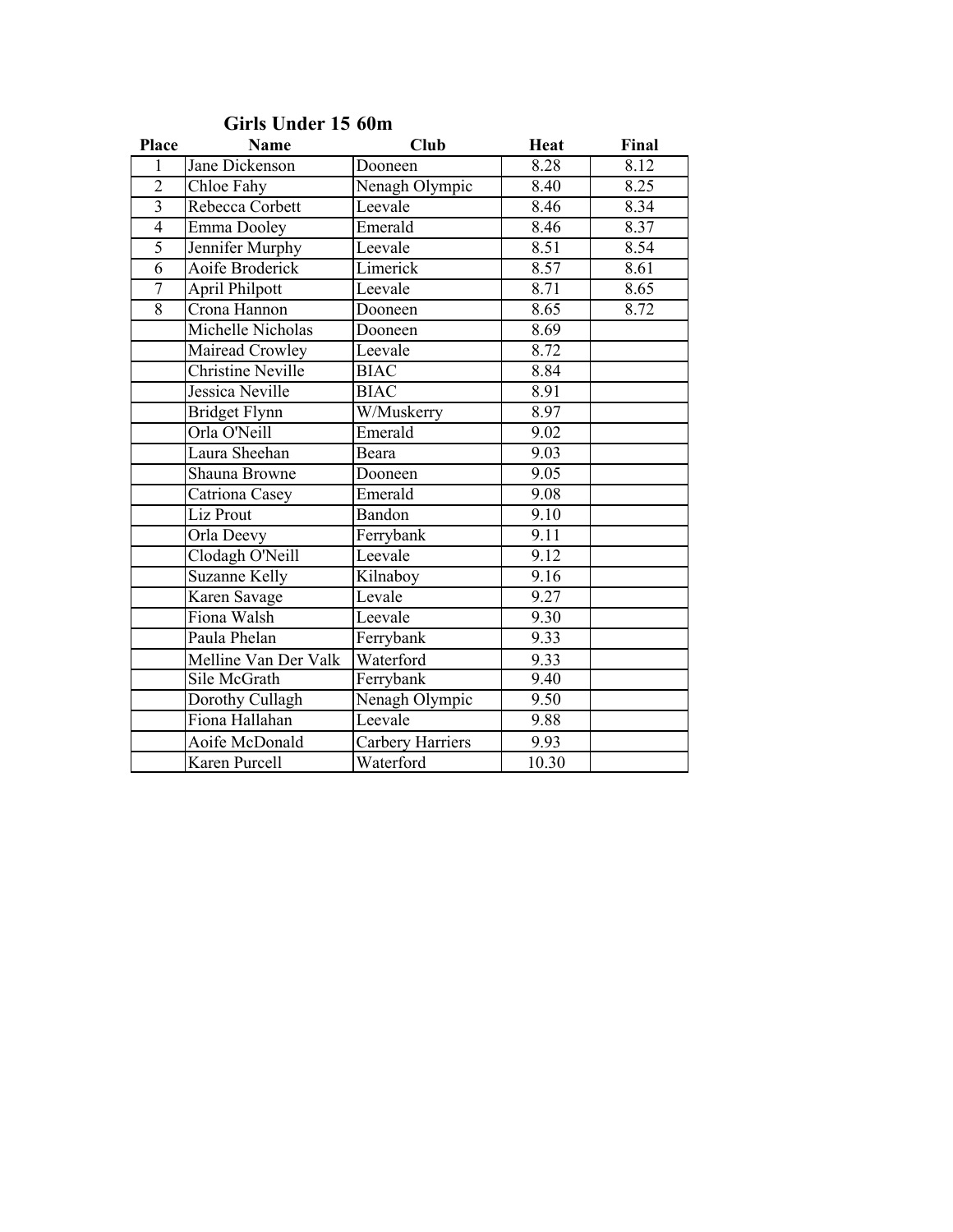| <b>Place</b>   | <b>Name</b>              | $\overline{\text{Club}}$ | <b>Heat</b> | Final   |
|----------------|--------------------------|--------------------------|-------------|---------|
| 1              | Jessica Neville          | <b>BIAC</b>              | 2.37.76     | 2.27.03 |
| $\overline{2}$ | <b>Christine Neville</b> | <b>BIAC</b>              | 2.29.76     | 2.27.62 |
| $\overline{3}$ | Katie Cahill             | St. Cronan's             | 2.40.14     | 2.31.63 |
| $\overline{4}$ | Shannon Ryan             | Dooneen                  | 2.35.78     | 2.32.23 |
| 5              | Ciara Walsh              | Tralee Harriers          | 2.46.30     | 2.37.22 |
| $\overline{6}$ | Louise Fogarty           | Moyne                    | 2.41.36     | 2.42.25 |
| $\overline{7}$ | Marita Moloney           | Moycarkey C-C            | 2.47.21     | 2.43.78 |
| $\overline{8}$ | Niamh Doyle              | Moyne                    | 2.49.51     | 3.05.45 |
|                | Cliona Doyle             | Clonmel                  | 2.37.55     |         |
|                | Ciara Murray             | Ferrybank                | 2.43.10     |         |
|                | Margaret M.Grace         | Nenagh Olympic           | 2.47.80     |         |
|                | Hazel O'Connor           | Dooneen                  | 2.49.81     |         |
|                | Laura Norris             | C.on-Suir                | 2.50.61     |         |
|                | Michelle Horgan          | W/Muskerry               | 2.51.40     |         |
|                | Veronica Horgan          | Clonmel                  | 2.53.51     |         |
|                | Maeve Beglin             | Ferrybank                | 2.54.17     |         |
|                | Lisa O'Connor            | Kilnaboy                 | 2.54.43     |         |
|                | Ann Quinlan              | Emerald                  | 2.58.68     |         |
|                | Rachel O'Mahony          | Belgooly                 | 3.00.09     |         |
|                | Siobhan Heylin           | Ferrybank                | 3.04.33     |         |
|                | Melline Van Der Valk     | Waterford                | 3.07.96     |         |
|                | Siobhan McGillicuddy     | Gneeveguilla             | 3.08.40     |         |
|                | <b>Bridette Dineen</b>   | Gneeveguilla             | 3.10.15     |         |
|                | Harriet Flynn            | Shannon                  | 2.28.11     |         |
|                | Shauna Browne            | Dooneen                  | 3.11.21     |         |
|                | Tara Power               | Ferrybank                | 3.14.87     |         |
|                | Karen Purcell            | Waterford                | 3.33.57     |         |

## Girls Under 15 800m

#### Girls Under 15 1km Walk

| Place | Name                  | Club            | Heat | Final   |
|-------|-----------------------|-----------------|------|---------|
|       | Emma Prendeville      | Farranfore M-V. |      | 5.22.90 |
|       | Aoife Murphy          | <b>BIAC</b>     |      | 5.38.31 |
|       | <b>Margaret Carey</b> | <b>BIAC</b>     |      | 5.52.51 |
|       | Sasha Kelly           | Borrisokane     |      | 5.59.91 |
|       | Niamh O'Loughlin      | Kilnaboy        |      | 6.27.53 |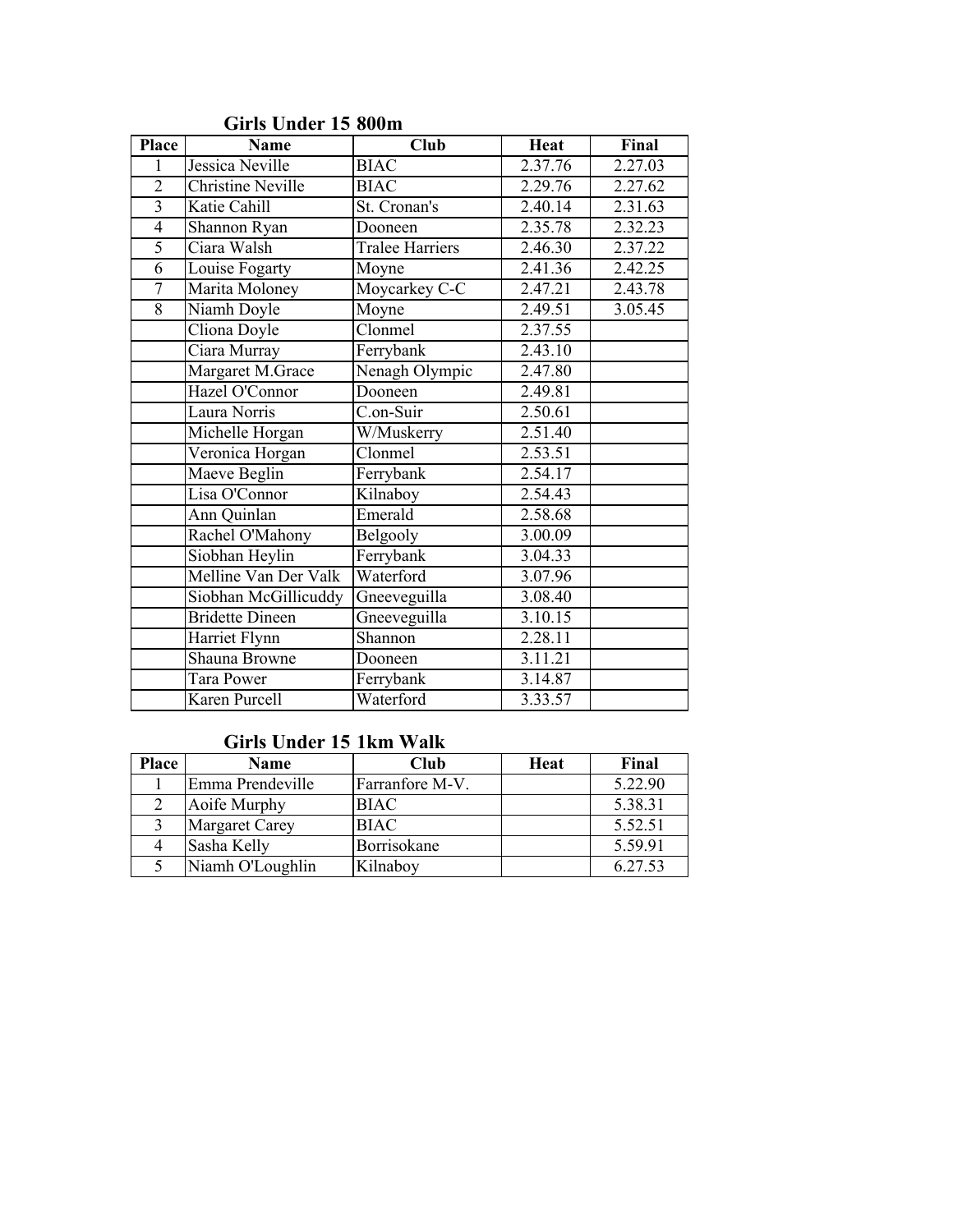| <b>Place</b> | Name | Club           | Heat   | Final  |
|--------------|------|----------------|--------|--------|
|              |      | Leevale        | 1.53.4 | 1.51.7 |
| 2            |      | Dooneen A      | 1.53.4 | 1.52.0 |
| 3            |      | Emerald A      | 1.55.3 | 1.52.3 |
| 4            |      | Nenagh Olympic | 1.56.8 | 1.56.5 |
|              |      | <b>BIAC</b>    | 1.59.3 |        |
|              |      | Ferrybank B    | 2.00.8 |        |
|              |      | Emerald B      | 2.04.5 |        |
|              |      | Ferrybank A    | 2.06.0 |        |
|              |      | W/Muskerry     | 2.06.2 |        |
|              |      | Waterford      | 2.23.1 |        |

## Girls Under 15 4 x 200m

#### Girls Under 16 60m Hurdles

| <b>Place</b> | Name                   | Club               | Heat | Final |
|--------------|------------------------|--------------------|------|-------|
|              | Orla Finn              | Riverstick-Kinsale |      | 9.60  |
| 2            | Hannah Trehy           | C.on-Suir          |      | 9.88  |
| 3            | <b>Yvonne Maher</b>    | C.on-Suir          |      | 9.95  |
| 4            | Aoife Bartley          | C.on-Suir          |      | 9.98  |
| 5            | Elanna Forristal       | Ferrybank          |      | 10.39 |
| 6            | Shauna O'Dwyer         | C.on-Suir          |      | 10.45 |
|              | Cara Kennedy           | Ferrybank          |      | 10.58 |
| 8            | Kate Humphreys         | Leevale            |      | 11.08 |
| 9            | <b>Emily Hallissey</b> | Ferrybank          |      | 11.24 |

# Girls Under 16 60m

| <b>Place</b> | <b>Name</b>             | Club                   | Heat  | Final          |
|--------------|-------------------------|------------------------|-------|----------------|
|              | Joan Healy              | Bandon                 | 8.17  | <b>8.01CBP</b> |
| 2            | Kate Humphreys          | Leevale                | 8.33  | 8.24           |
| 3            | <b>Claire Morrissey</b> | <b>KCK</b>             | 8.46  | 8.35           |
| 4            | Dearbhail Foley         | <b>Tralee Harriers</b> | 8.54  | 8.39           |
| 5            | Jennifer Dsane          | Marian                 | 8.50  | 8.4            |
| 6            | <b>Grainne Power</b>    | Clonmel                | 8.72  | 8.57           |
| 7            | Hannah Trehy            | C.on-Suir              | 8.71  | 8.77           |
|              | Leigh Murphy            | Limerick               | 8.66  | <b>DNS</b>     |
|              | Fiona Moloney           | Dooneen                | 8.73  |                |
|              | Cara Kennedy            | Ferrybank              | 8.82  |                |
|              | <b>Yvonne Maher</b>     | C.on-Suir              | 8.84  |                |
|              | Eimear Lynch            | Newport                | 8.85  |                |
|              | Shauna O'Dwyer          | C.on-Suir              | 8.96  |                |
|              | Caroline Keegan         | <b>KCK</b>             | 9.27  |                |
|              | Neasa O'Leary           | Riverstick-Kinsale     | 9.39  |                |
|              | Roisin Moynihan         | Clonmel                | 9.90  |                |
|              | Sophie Van Der Valk     | Waterford              | 10.24 |                |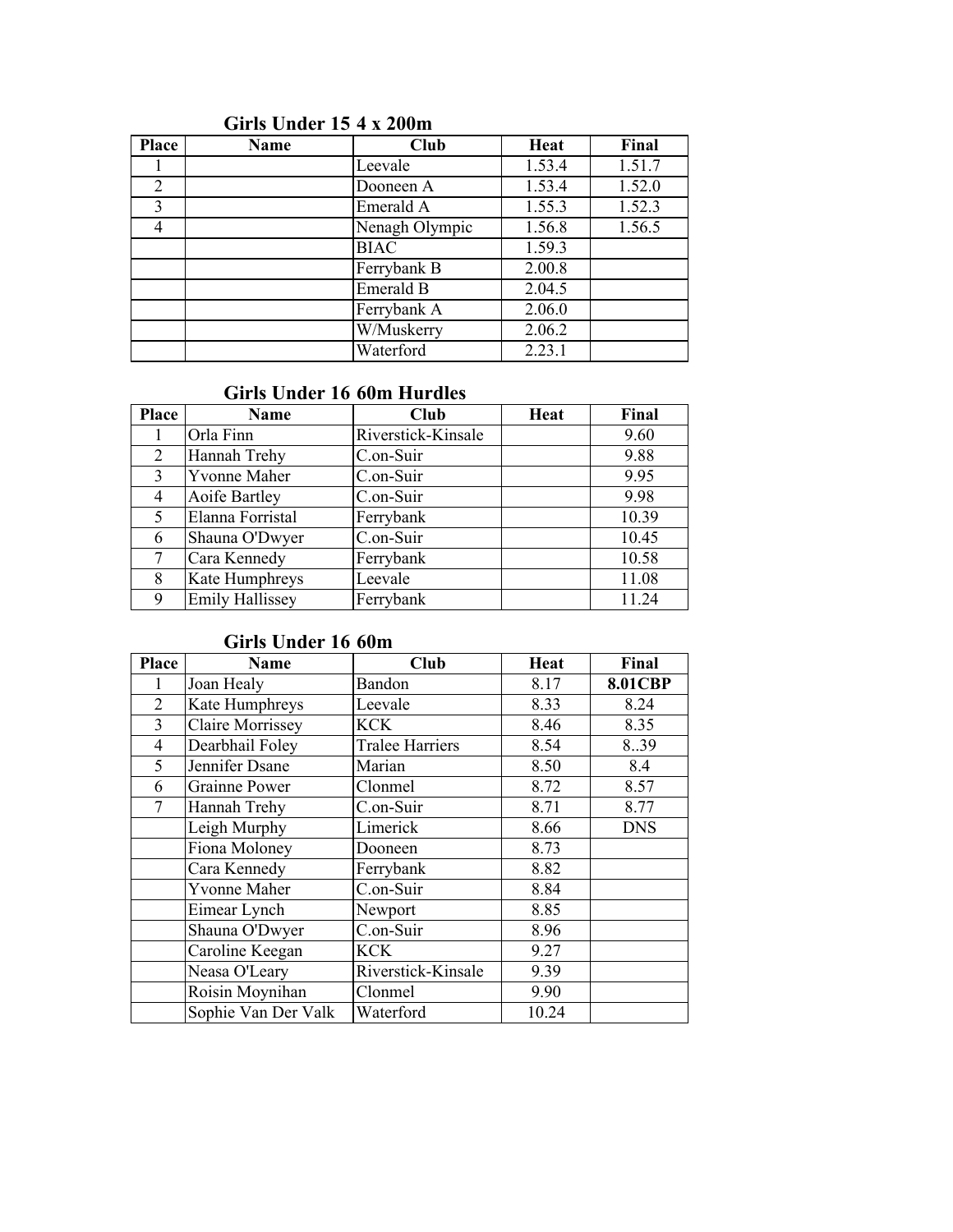| Place | <b>Name</b>                 | Club                   | Heat  | Final |
|-------|-----------------------------|------------------------|-------|-------|
|       | Joan Healy                  | Bandon                 | 26.84 | 26.84 |
| 2     | Orla Finn                   | Riverstick-Kinsale     | 27.69 | 27.28 |
| 3     | Kate Humphreys              | Leevale                | 27.61 | 27.39 |
| 4     | <b>Claire Morrissey</b>     | <b>KCK</b>             | 28.17 | 28.43 |
|       | Dearbhail Foley             | <b>Tralee Harriers</b> | 28.18 |       |
|       | <b>Yvonne Maher</b>         | C.on-Suir              | 28.60 |       |
|       | <b>Grainne Power</b>        | Clonmel                | 28.75 |       |
|       | Ailbhe Courtney             | St.Brendan's Ky.       | 28.84 |       |
|       | Cara Kennedy                | Ferrybank              | 29.25 |       |
|       | Eimear Lynch                | Newport                | 29.87 |       |
|       | Danielle Downey             | W/Muskerry             | 30.86 |       |
|       | <b>Catherine McPartland</b> | Moycarkey C-C          | 32.69 |       |
|       | Roisin Moynihan             | Clonmel                | 32.89 |       |
|       | Sophie Van Der Valk         | Waterford              | 34.32 |       |

# Girls Under 16 200m

## Girls Under 16 800m

| <b>Place</b>   | <b>Name</b>          | <b>Club</b>      | Heat    | Final   |
|----------------|----------------------|------------------|---------|---------|
|                | Louise Woods         | St. Cronan's     | 2.38.60 | 2.25.87 |
| $\overline{2}$ | Fawn Guilfoyle       | Kilnaboy         | 2.46.42 | 2.34.23 |
| 3              | Catriona Hennessy    | Marian           | 2.45.73 | 2.34.46 |
| 4              | Lorraine Healy       | Moyne            | 2.44.00 | 2.36.27 |
| 5              | Leigh Murphy         | Limerick         | 2.46.03 | 2.39.55 |
| 6              | <b>Katie Rodgers</b> | Spa Fenit Barrow | 2.46.72 | 2.42.06 |
|                | Carol Kelly          | Kilnaboy         | 2.48.82 | 2.43.27 |
| 8              | Sarah Berkery        | Newport          | 2.45.69 | 2.43.89 |
|                | Danielle Downey      | W/Muskerry       | 2.54.48 |         |
|                | Catherine McCarthy   | St.Brendan's Ky. | 3.06.29 |         |

\*Placings outside the first 4 athletes for heat 1 are unavailable

#### Girls Under 16 1500m

| <b>Place</b> | Name              | Club               | <b>Heat</b> | Final   |
|--------------|-------------------|--------------------|-------------|---------|
|              | Catriona Hennessy | Marian             |             | 5.24.57 |
|              | Sophie Molloy     | Ferrybank          |             | 5.26.18 |
|              | Vivienne Maher    | Riverstick-Kinsale |             | 5.29.78 |
|              | Fawn Guilfoyle    | Kilnaboy           |             | 5.32.46 |
|              | Gillian Walsh     | Ferrybank          |             | 5.37.74 |
|              | Carol Kelly       | Kilnaboy           |             | 6.06.74 |

# Girls Under 16 1.5km Walk

| Place | Name              | Club           | Heat | Final |
|-------|-------------------|----------------|------|-------|
|       | Julie Prendeville | Estuary        |      | NA    |
|       | Eve O'Mahony      | BIAC           |      | NA    |
|       | Nancy Carragher   | Nenagh Olympic |      | NA    |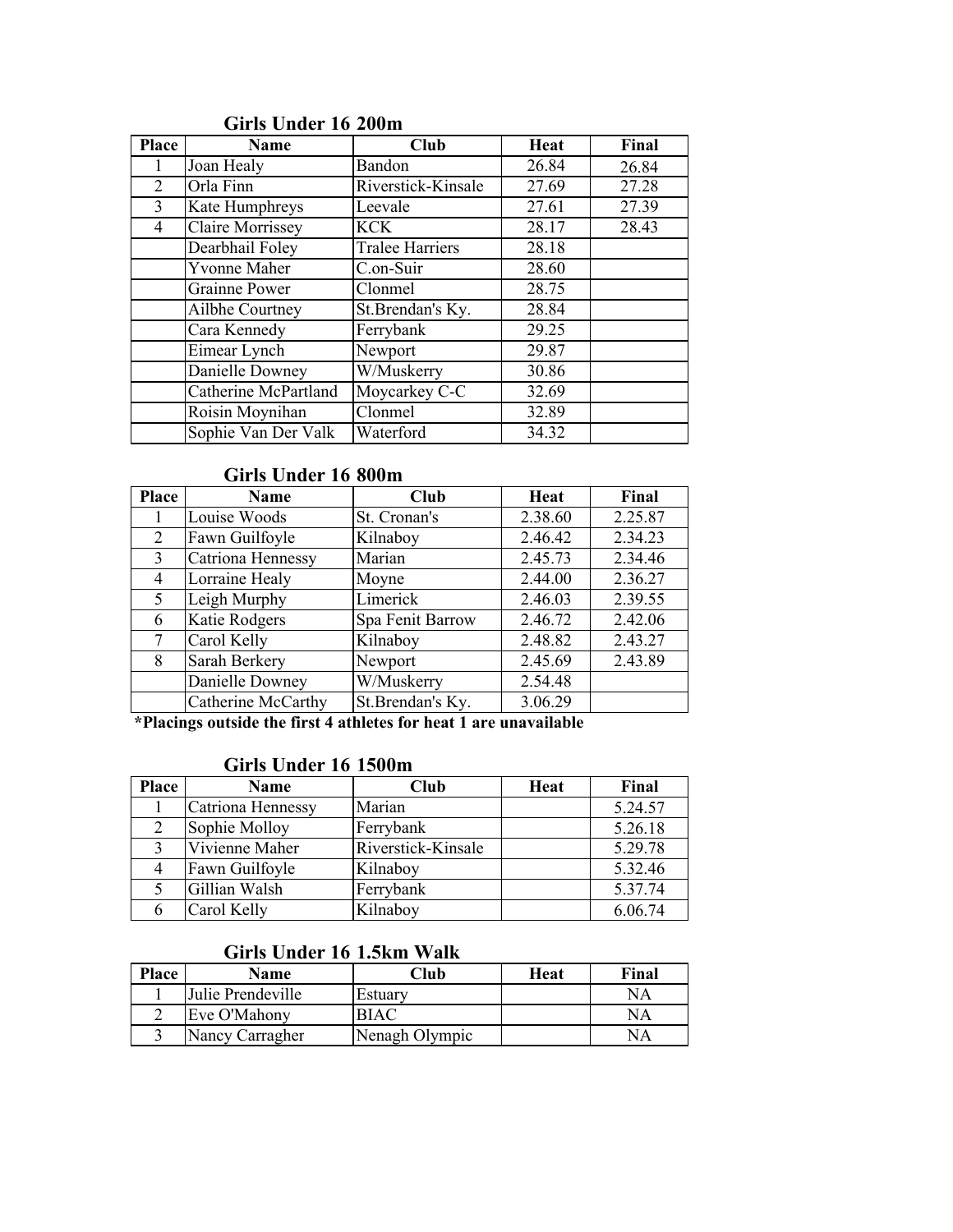| <b>Place</b> | Name | Club               | Heat    | Final  |
|--------------|------|--------------------|---------|--------|
|              |      | Dooneen            | 1.50.97 | 1.50.3 |
| 2            |      | Leevale            | 1.52.08 | 1.50.9 |
| 3            |      | Riverstick-Kinsale | 1.52.40 | 1.52.5 |
|              |      | C.on-Suir          | 1.54.53 | 1.53.4 |
|              |      | Ferrybank          | 1.58.80 |        |
|              |      | Nenagh Olympic     | 1.59.51 |        |
|              |      | Marian             | 2.01.83 |        |
|              |      | Clonmel            | 2.03.38 |        |

## Girls Under 16 4 x 200m

#### Girls Under 17 60m Hurdles

| Place | Name                   | Club        | Heat | Final |
|-------|------------------------|-------------|------|-------|
|       | Nicola Power           | Ferrybank   |      | 9.94  |
| 2     | Claudette Kelly        | Belgooly    |      | 10.92 |
| 3     | Jennifer Carroll       | Borrisokane |      | 11.07 |
| 4     | Ciara Barrett          | Dooneen     |      | 11.18 |
| 5     | Linda Njewke           | Marian      |      | 11.49 |
| 6     | <b>Sharon Cantwell</b> | Moyne       |      | 11.55 |
|       | Nicollette Finn        | Borrisokane |      | 11.61 |
| 8     | Aine Sheehan           | Dooneen     |      | 11.62 |
| 9     | Amanda Nevin           | Borrisokane |      | 11.64 |

#### Girls Under 17 60m

| <b>Place</b> | <b>Name</b>             | Club             | <b>Heat</b> | Final      |
|--------------|-------------------------|------------------|-------------|------------|
|              | Eilish Fitzpatrick      | Gneeveguilla     | 8.14        | 8.10       |
| 2            | Nicola Power            | Ferrybank        | 8.24        | 8.14       |
| 3            | Amanda Nevin            | Borrisokane      | 8.49        | 8.44       |
| 4            | Rachel Birdthistle      | Limerick         | 8.51        | 8.52       |
| 5            | Niamh Whyte             | Clonmel          | 8.54        | 8.56       |
| 6            | Cheryl Ann Ryan         | Limerick         | 8.74        | 8.57       |
|              | Aoife R. Burke          | Dooneen          | 8.63        | <b>DNS</b> |
|              | Linda Njewke            | Marian           | 8.87        | <b>DNS</b> |
|              | <b>Amy Moriarty</b>     | Gneeveguilla     | 8.89        |            |
|              | Nicollette Finn         | Borrisokane      | 8.99        |            |
|              | Joanne Hamilton         | Carbery Harriers | 8.93        |            |
|              | Kate Breen              | Dooneen          | 9.09        |            |
|              | Ciara Dooley            | Borrisokane      | 9.19        |            |
|              | Olivia Hogan            | Borrisokane      | 9.20        |            |
|              | <b>Aisling Hallahan</b> | Leevale          | 9.60        |            |
|              | Claudette Kelly         | Belgooly         | 9.62        |            |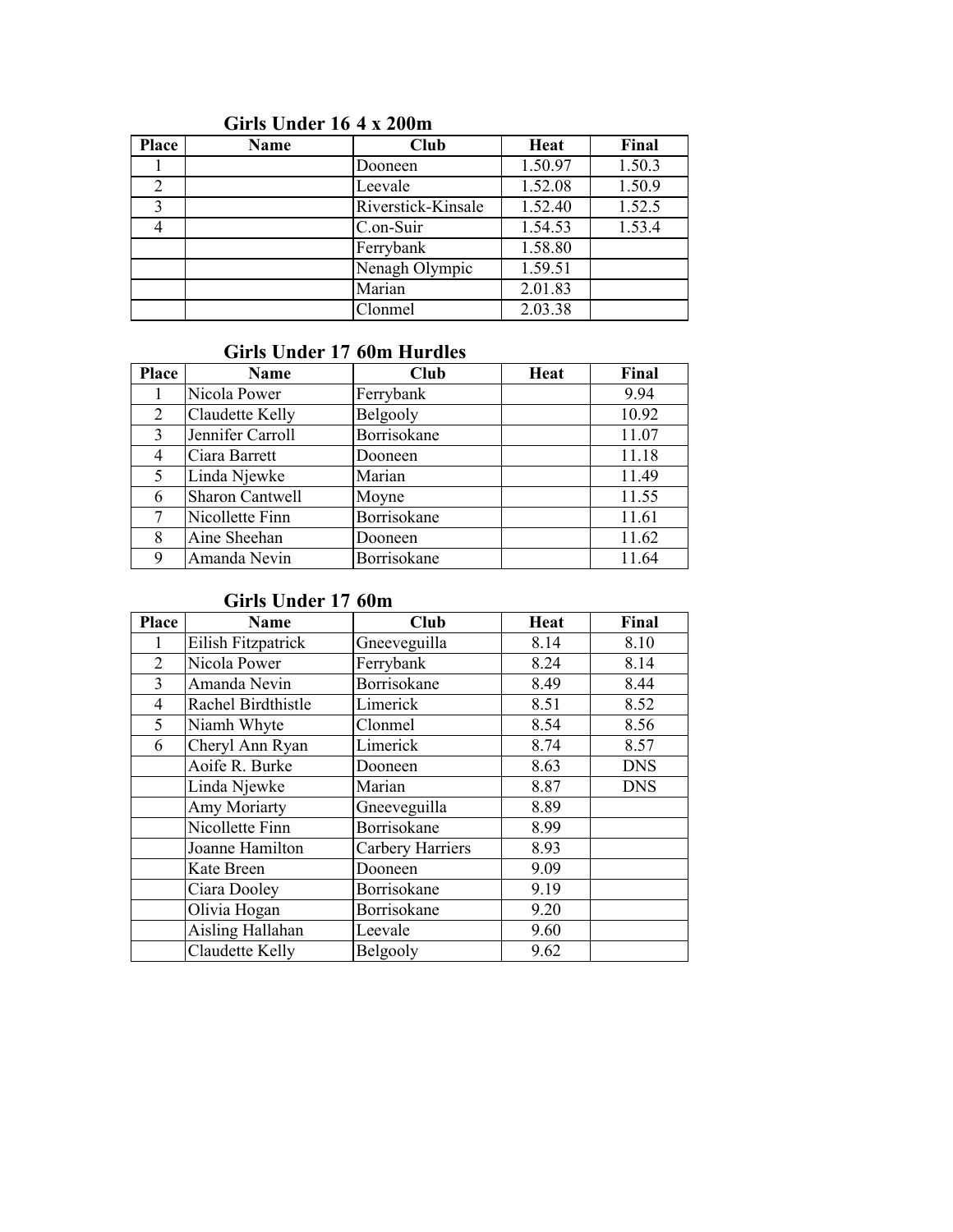| Place | <b>Name</b>        | Club             | Heat  | Final |
|-------|--------------------|------------------|-------|-------|
|       | Niamh Whyte        | Clonmel          | 27.67 | 27.81 |
| 2     | Cliona Ryan        | St. Flannan's    | 27.73 | 28.16 |
| 3     | Eilish Fitzpatrick | Gneeveguilla     | 27.59 | 28.29 |
| 4     | Aoife R. Burke     | Dooneen          | 28.23 | 28.35 |
|       | Rachel Birdthistle | Limerick         | 28.27 |       |
|       | Nicola Power       | Ferrybank        | 28.41 |       |
|       | Ciara Coffey       | Gneeveguilla     | 28.74 |       |
|       | Cheryl Ann Ryan    | Limerick         | 28.88 |       |
|       | Ciara Barrett      | Dooneen          | 29.28 |       |
|       | Laura Allison      | Carbery Harriers | 31.44 |       |
|       | Michelle Byron     | Clonmel          | 33.70 |       |

## Girls Under 17 200m

#### Girls Under 17 800m

| <b>Place</b> | <b>Name</b>         | <b>Club</b>            | Heat | Final   |
|--------------|---------------------|------------------------|------|---------|
|              | Kitty Walsh         | Ferrybank              |      | 2.26.70 |
| 2            | Cliona Ryan         | St. Flannan's          |      | 2.31.35 |
| 3            | Aisling Ni Nuallain | <b>Tralee Harriers</b> |      | 2.33.82 |
| 4            | Ciara Barrett       | Dooneen                |      | 2.41.13 |
| 5            | Jacqueline Hughes   | <b>Thurles Crokes</b>  |      | 2.41.75 |
| 6            | Grainne Dineen      | Gneeveguilla           |      | 2.47.47 |
|              | Alison O'Neill      | Emerald                |      | 2.48.72 |
| 8            | Julie McCarthy      | Gneeveguilla           |      | 3.03.48 |

## Girls Under 17 1500m

| <b>Place</b> | <b>Name</b>           | Club                   | Heat | Final   |
|--------------|-----------------------|------------------------|------|---------|
|              | Kitty Walsh           | Ferrybank              |      | 5.01.52 |
|              | <b>Eimear Tangney</b> | Spa Muckross           |      | 5.09.40 |
| 3            | Kathleen Madigan      | Farranfore M-V.        |      | 5.25.55 |
|              | Aisling Ni Nuallain   | <b>Tralee Harriers</b> |      | 5.31.95 |
|              | Ciara Barrett         | Dooneen                |      | 5.37.69 |
| 6            | <b>Grainne Dineen</b> | Gneeveguilla           |      | 5.55.67 |
|              | Ciara Santry          | Carrigtwohill          |      | 6.00.89 |

## Girls Under 17 1.5km Walk

| Place | Name          | Club          | Heat | Final    |
|-------|---------------|---------------|------|----------|
|       | Sinead Holmes | Bilboa        |      | 8.06.47  |
|       | Niamh Murphy  | Dooneen       |      | 9.00.86  |
|       | Alison Doyle  | F.McSweeney   |      | 9.13.41  |
|       | Ann Griffin   | Kilmurry Ibk. |      | 10.45.79 |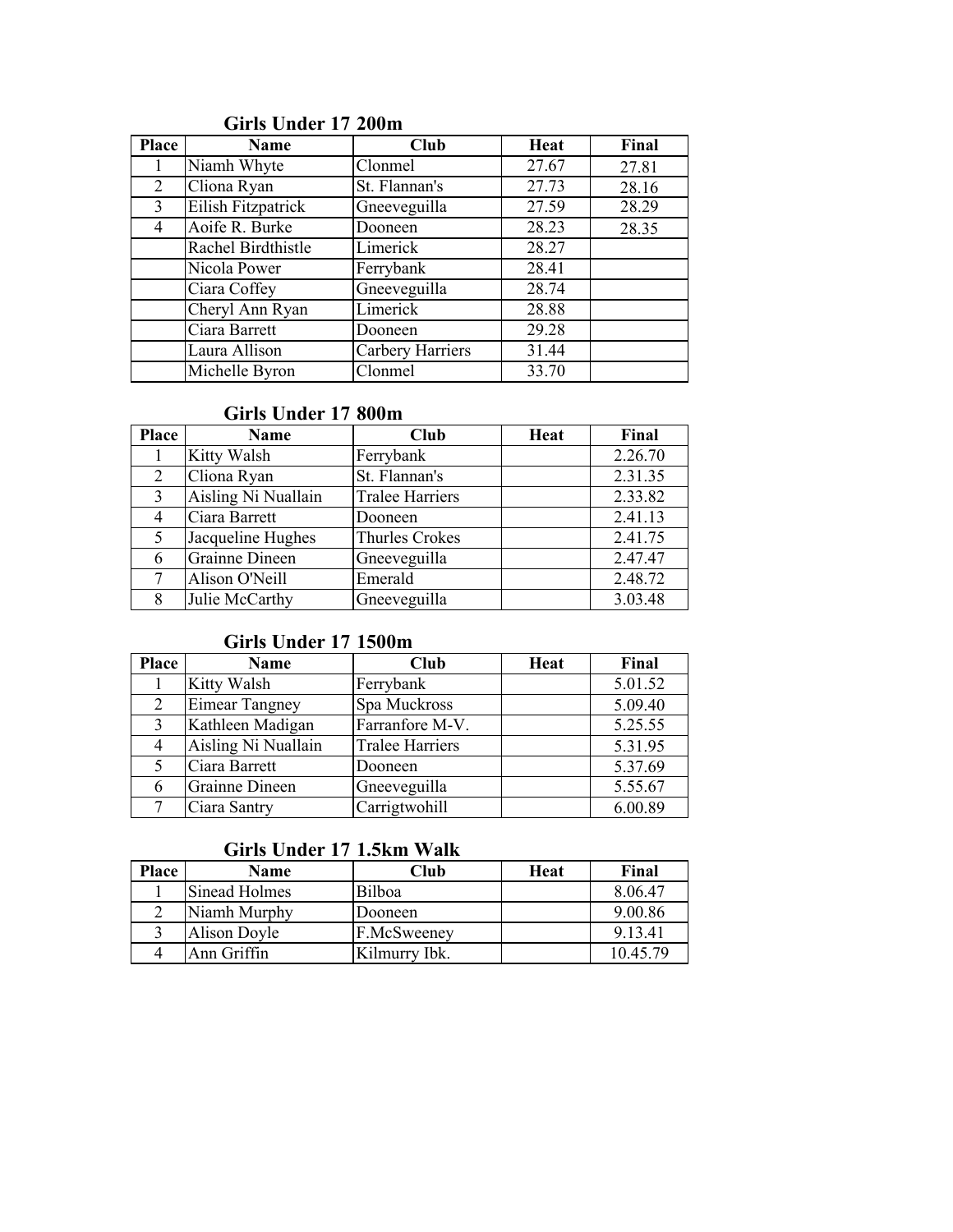#### Girls Under 17 4 x 200m

| <b>Place</b> | Name | Club         | <b>Heat</b> | Final  |
|--------------|------|--------------|-------------|--------|
|              |      | Dooneen      | 1.54.86     | 1.52.7 |
|              |      | Gneeveguilla | 1.55.15     | 1.53.5 |
|              |      | Ferrybank    | 1.54.52     | 1.53.9 |
|              |      | Borrisokane  | 1.57.71     | 1.56.2 |
|              |      | Clonmel A    | 2.05.09     |        |

#### Girls Under 18 60m Hurdles

| <b>Place</b> | <b>Name</b>            | Club        | Heat | Final |
|--------------|------------------------|-------------|------|-------|
|              | <b>Sinead Donnelly</b> | Ferrybank   |      | 10.42 |
|              | Lauren O'Neill         | Carrignavar |      | 11.08 |
|              | Rebecca McEvoy         | Belgooly    |      |       |
|              | Lisa Kelly             | Borrisokane |      | .66   |

#### Girls Under 18 60m

| <b>Place</b> | Name                  | Club                   | <b>Heat</b> | Final |
|--------------|-----------------------|------------------------|-------------|-------|
|              | <b>Brenda Doherty</b> | Ferrybank              |             | 8.18  |
|              | Margaret Gleeson      | Dooneen                |             | 8.25  |
|              | Emma Gayer            | Leevale                |             | 8.49  |
|              | <b>Claire Crowley</b> | Leevale                |             | 8.59  |
|              | Megan Dunne           | <b>Tralee Harriers</b> |             | 8.62  |
|              | Caoimhe Cronin        | Spa Muckross           |             | 8.63  |

#### Girls Under 18 200m

| Place | Name                  | Club         | <b>Heat</b> | Final |
|-------|-----------------------|--------------|-------------|-------|
|       | Margaret Gleeson      | Dooneen      | 27.61       | 27.09 |
|       | Alanna Quinn          | Leevale      | 28.11       | 27.45 |
|       | Emma Gayer            | Leevale      | 27.60       | 27.6  |
|       | <b>Claire Crowley</b> | Leevale      | 28.62       | 29.2  |
|       | Caoimhe Cronin        | Spa Muckross | 29.85       |       |

#### Girls Under 18 300m

| Place | Name                    | Club             | Heat  | Final |
|-------|-------------------------|------------------|-------|-------|
|       | Niamh Whelan            | Ferrybank        | 42.23 | 42.8  |
| 2     | Alanna Quinn            | Leevale          | 42.78 | 43.0  |
|       | Francis O'Shea          | North Cork       | 43.47 | 43.4  |
|       | Emma Gayer              | Leevale          | 44.53 | 46.0  |
|       | <b>Margaret Gleeson</b> | Dooneen          | 46.54 |       |
|       | Nicola O'Mahoney        | St.Brendan's Ky. | 48.54 |       |

#### Girls Under 18 800m

| <b>Place</b> | Name             | Club              | Heat | Final   |
|--------------|------------------|-------------------|------|---------|
|              | Francis O'Shea   | North Cork        |      | 2.23.08 |
|              | Maura O'Dea      | Bilboa            |      | 2.35.10 |
|              | Nicola O'Mahoney | St. Brendan's Ky. |      | 2.41.17 |
|              | Aine Pyne        | Marian            |      | 3 14 22 |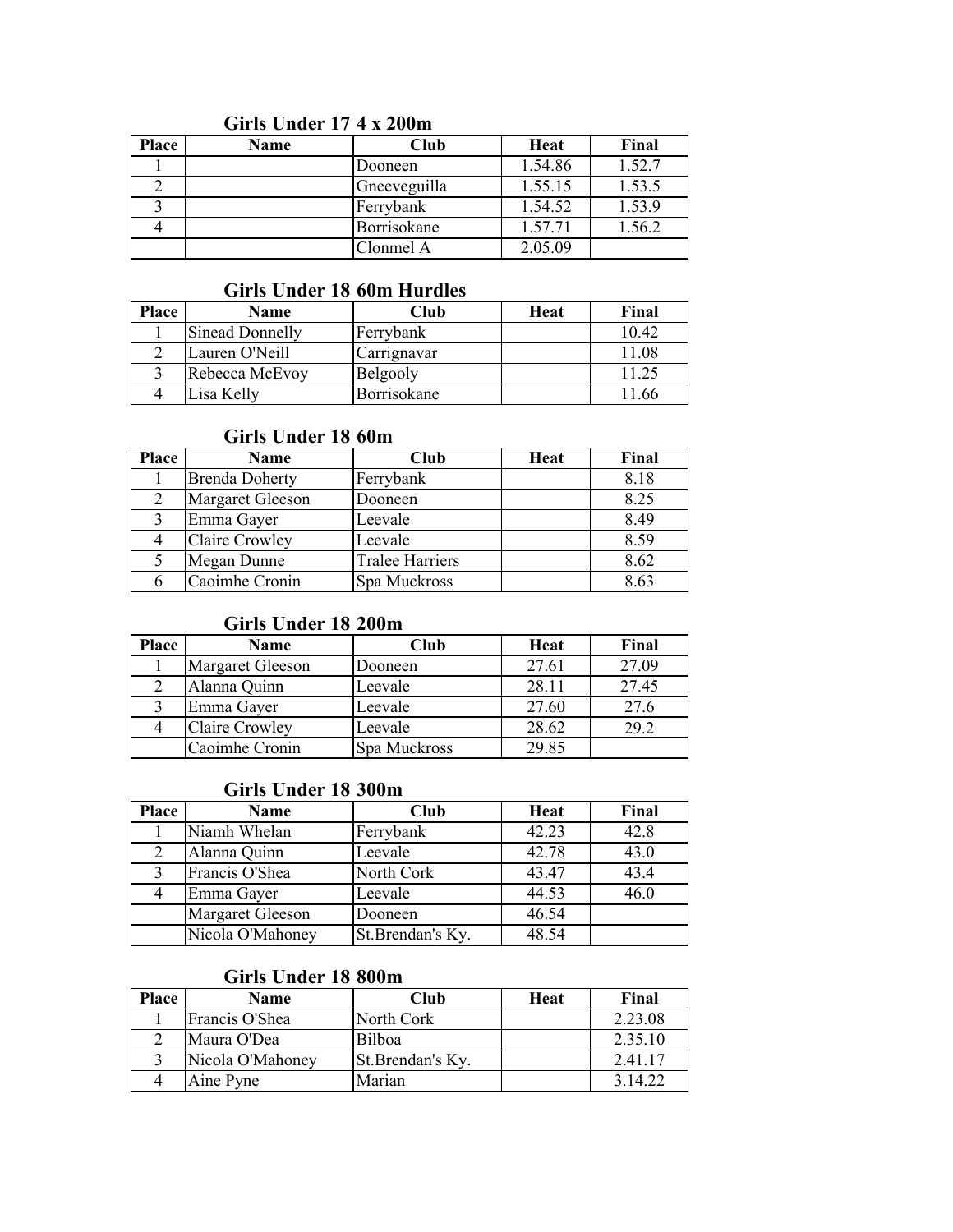## Girls Under 18 1500m

| <b>Place</b> | <b>Name</b>       | Club             | Heat | Final   |
|--------------|-------------------|------------------|------|---------|
|              | Maura O'Dea       | Bilboa           |      | 5.26.00 |
|              | <b>Becky Hand</b> | Dooneen          |      | 5.27.67 |
|              | Nicola O'Mahoney  | St.Brendan's Ky. |      | 5.48.20 |
|              | Sinead Hearne     | <b>KCK</b>       |      | 6.10.64 |
|              | Aine Pyne         | Marian           |      | 3.36.92 |
|              | Una Lyons         | Kilnaboy         |      | 6.29.10 |

#### Girls Under 18 1.5km Walk

| Place | Name           | <b>Club</b> | Heat | Final |
|-------|----------------|-------------|------|-------|
|       | Niamh Hennessy | emplemore   |      |       |

## Girls Under 18 4 x 200m

| <b>Place</b> | Name | Club        | Heat | Final  |
|--------------|------|-------------|------|--------|
|              |      | Ferrybank A |      | 1.50.4 |
|              |      | Dooneen     |      | 1.55.8 |
|              |      | Borrisokane |      | 58.8   |

#### Girls Under 19 60m

| <b>Place</b> | Name                | Club                   | Heat | Final |
|--------------|---------------------|------------------------|------|-------|
|              | <b>Haley Murphy</b> | Ferrybank              |      | 7.99  |
|              | Louise McArdle      | Leevale                |      | 8.08  |
|              | <b>Liddy Barnet</b> | <b>Tralee Harriers</b> |      | 8.62  |
|              | Laura Sheehy        | Ind                    |      | 8.66  |

#### Girls Under 19 200m

| Place | <b>Name</b>    | Club            | <b>Heat</b> | Final |
|-------|----------------|-----------------|-------------|-------|
|       | Louise McArdle | Leevale         |             | 26.77 |
|       | Laura Sheehy   | Ind             |             | 28.82 |
|       | Liddy Barnet   | Tralee Harriers |             | 29 Z1 |

### Girls Under 19 800m

| <b>Place</b> | <b>Name</b>    | Club            | Heat | Final   |
|--------------|----------------|-----------------|------|---------|
|              | Grainne Quinn  | Ferrybank       |      | 2.24.90 |
|              | Alvy Carragher | Nenagh Olympic  |      | 2.28.84 |
|              | Shauna Lynch   | Tralee Harriers |      | NA      |

#### Girls Under 19 1500m

| <b>Place</b> | Name               | Club           | Heat | Final   |
|--------------|--------------------|----------------|------|---------|
|              | Grainne Quinn      | Ferrybank      |      | 5.57.92 |
|              | Alvy Carragher     | Nenagh Olympic |      | 5.00.28 |
|              | Tara Quinn         | Ferrybank      |      | 5.40.96 |
|              | <b>Emily White</b> | Ballincollig   |      | 6.25.35 |